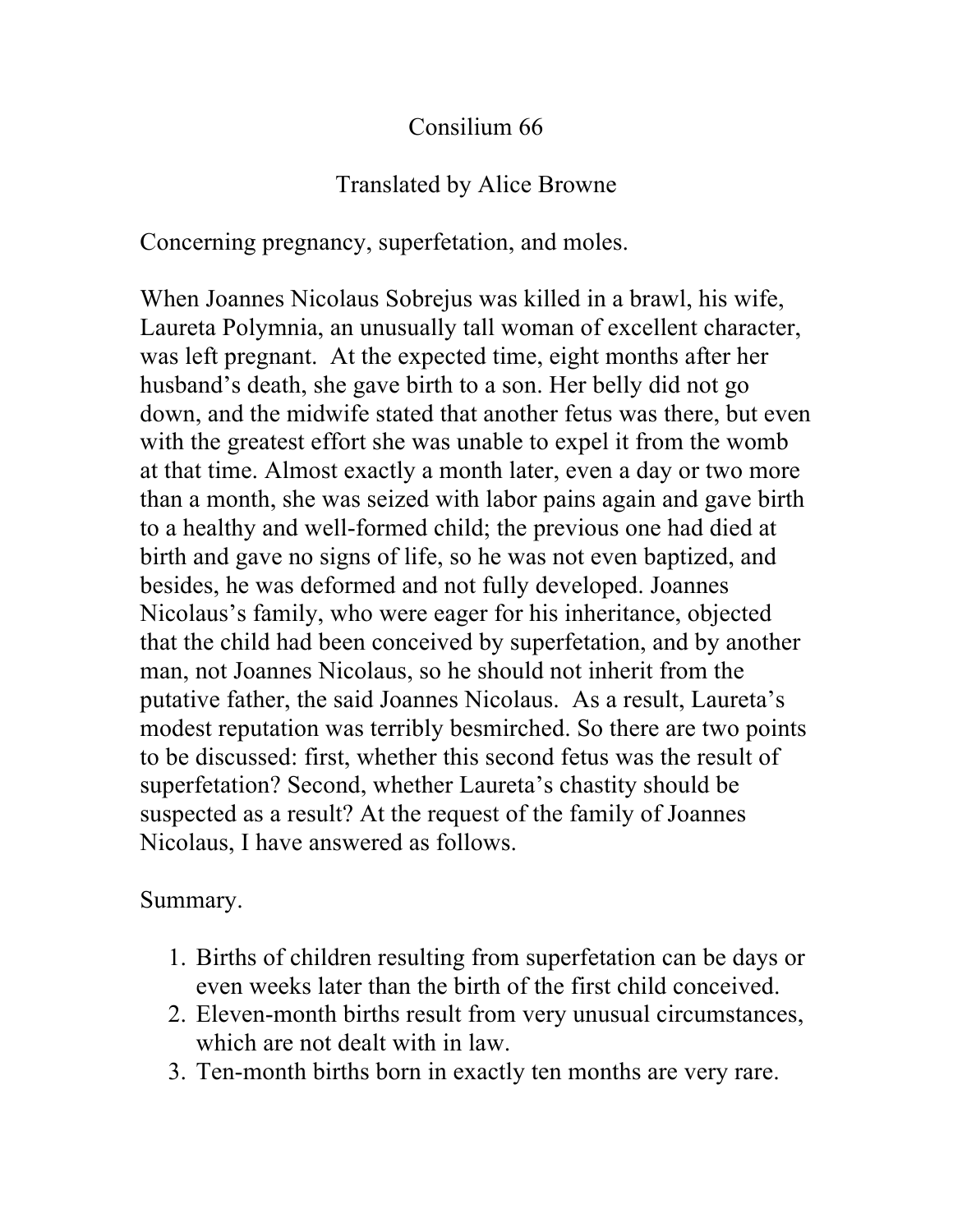- 4. Eleven-month births are rejected by the text in the section *Unum siquidem, Authent. de Restit.*
- 5. Eleven-month births are rejected by the astrologers.
- 6. In what circumstances Hippocrates admits eleven-month births.
- 7. Why ten-month births and Hippocrates's eleven-month births are born after the same number of days.
- 8. Children conceived at the same time are born at the same  $time - cf. No. 12.$
- 9. Why eleven-month births do not live.
- 10. The length of time between births corresponds to the length of time between the first conception and the superfetation.
- 11. Aristotle's statement that children resulting from superfetation do not grow up.
- 12.  $\lceil \text{no text} \text{covered in 8} \rceil$

 $\overline{a}$ 

- 13. When fetuses should be said to be conceived at the same time.
- 14. Children conceived together are enclosed in the same membrane, unless they are of opposite sexes; children conceived at different times each have their own.
- 15. Children conceived together are not always born on the same day.
- 16. An eight-month fetus cannot survive.

If someone does not believe in cases of this kind, because of his wonder at them, I would refer him to Gaspard Bauhin, the doctor and expert surgeon: in the appendix to Rousset, *De partu caesareo*, entitled *De superfetatione* he gives several case histories, especially the third, which confirm the credibility of this case.

<sup>1</sup> This refers to the chapter De muliere quae peperit undecimo mense, in the collection of Justinian's *Novellae constitutiones*  which was known as the *Authenticum* or *Liber authenticorum*. My thanks to Amanda Lepp for this reference.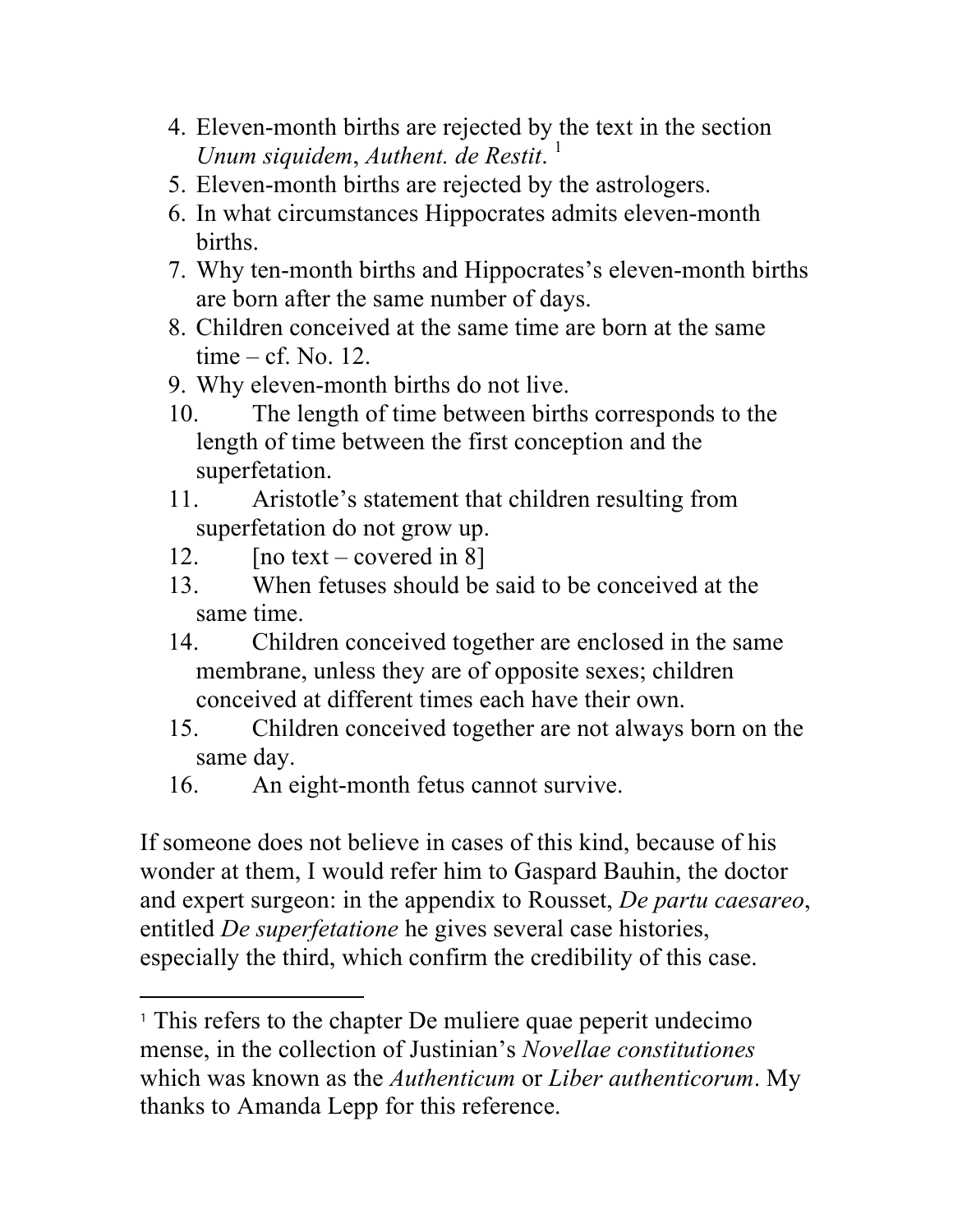Bauhin's third case history is very like ours in almost every respect.

So, proceeding to our argument, I say the first point presents no obstacle to saying the second child resulted from superfetation, because it was born after the interval when children of superfetation are usually born. If it had been conceived at the same time as the first child, it would have stayed in the womb some days after the tenth month. If nine months, or two hundred and seventy days had passed, and then another thirty days or more were added, it would have been an eleven-months child, not of the kind that Hippocrates allows in the book *De octimestri partu*, last section, but of the kind that everyone rejects, as we shall see.

But births that are so late are extremely rare, and not recognized in law; even ten-month births, especially if they are born a day or two after the tenth month, are thought to be extremely rare. The text in *Authent. de Restit*. and the contents of the paragraph *Unum siquidem,* and the glosses on it, including those from the opinions of Aristotle and Hippocrates, clearly reject eleven-month births. Ludovico de Mercado, *De morbis mulierum*, book 4, number 10, says that children born even a day or two past the tenth month are extremely rare. Vittore Trincavelli, *Epistolae medicae*, number 5, agrees, although he allows the possibility of eleven-month births. For this reason Aulus Gellius, Noctes atticae book 3, chapter 16, says the ancient Romans did not recognize them, because they saw them as monstrous rarities. Mercato also cites this text; for the ancients only accepted things which happen often or usually as natural. Cf. Aristotle, *De generatione animalium*, book 4, chapter 4. But in reality it looks as though this fetus was born at the right time, and conceived after the death of the husband. The long delay in its mother's womb after the first birth is a more than sufficient proof of this, as we must say the delay came about because it had not yet reached the perfection it needed to be able to live, since it was very strong, as it showed after it was born: therefore it must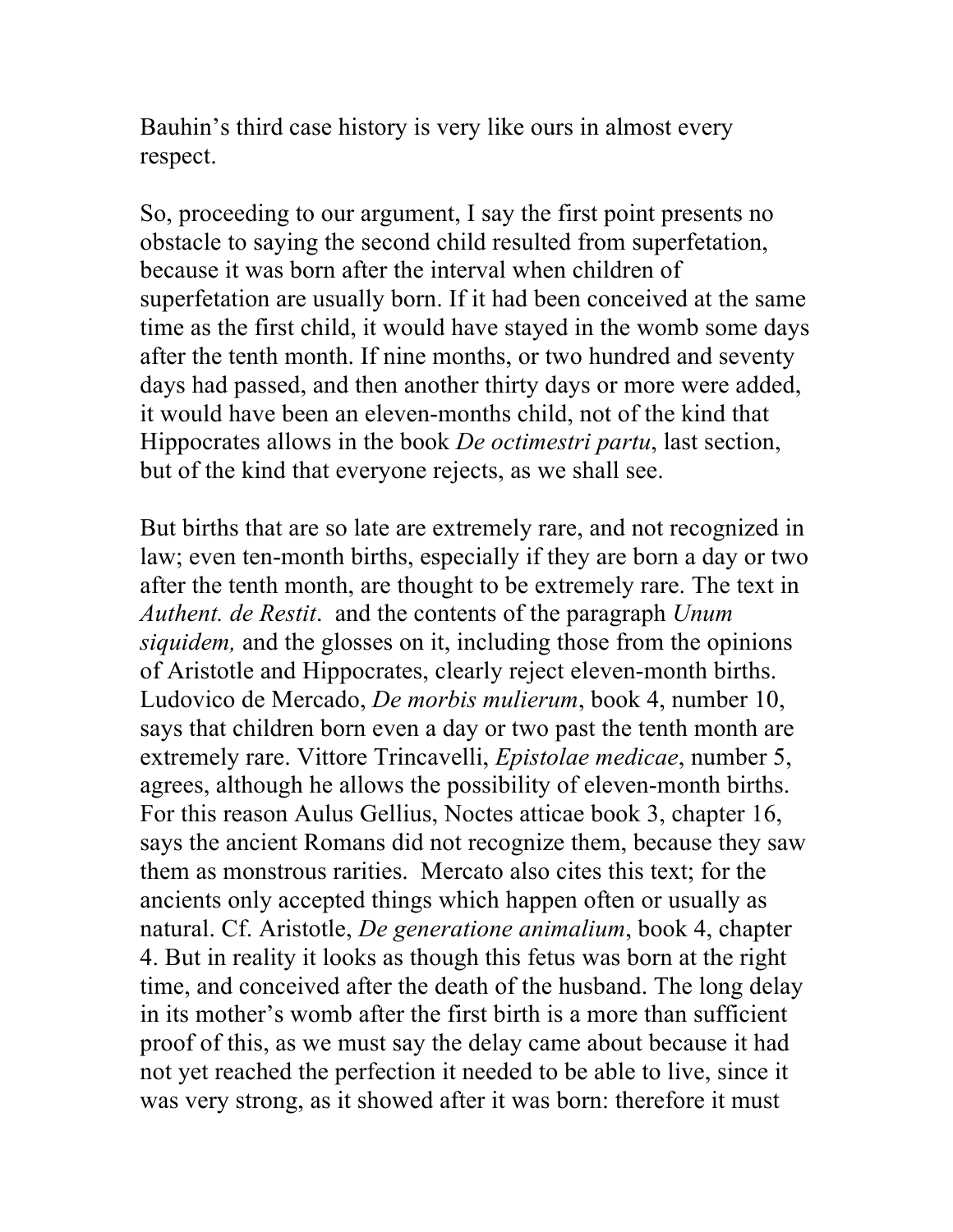have been perfected in the womb, and completed the ninth month before it was born, otherwise it would have died.

But just as philosophers and doctors reject eleven-month births, so too do the astrologers, as Nicolas de Nancel confirms, in *Analogia microcosmi ad macrocosmon*, book 7, Problems, part 3, and rightly so, for, as he adds, such a birth is not natural in any way: indeed, not only is it not natural, but it is completely unnatural and monstrous: [Federico] Bonaventura *De octimestri partu*, book 3, chapter 43.

This should not be contradicted by the authority of Hippocrates, in the passage I am about to cite, at the end of *De octimestri partu*, when he states that some births are eleven-month births: for he affirms that what he calls eleven-month births do not stay longer in the womb than ten-month births, but both are born after seven forty-day periods, that is, after two hundred and eighty days. So Prospero Marziani, in verse 49 of his commentary on this passage, is right to say that we do not call the eleven-month fetuses born in half the year eleven-month because they have really completed a significant part of the eleventh month, in the way that seven-month fetuses have completed a significant part of the first and last month, i.e. more than half the month, but it is simply a verbal matter. The real calculation is the same in both cases, and elevenmonths and ten-months children are born after the same number of days, as Bonaventura explains, *De octimestri partu*, book 7, chapter 130. For example, if a fetus is conceived at the beginning of the month, at the new moon, and is born after seven forty-day periods, it is described as a ten-month birth, but if it is conceived later in the month, after the new moon, and is born after seven forty-day periods, it is described as an eleven-month birth, because the days missing in the first month make up for the days in the last month, and so the eleven-month birth does not exceed two hundred and eighty days by more than a day or two; for Hippocrates states that two hundred and eighty-two days is the maximum length of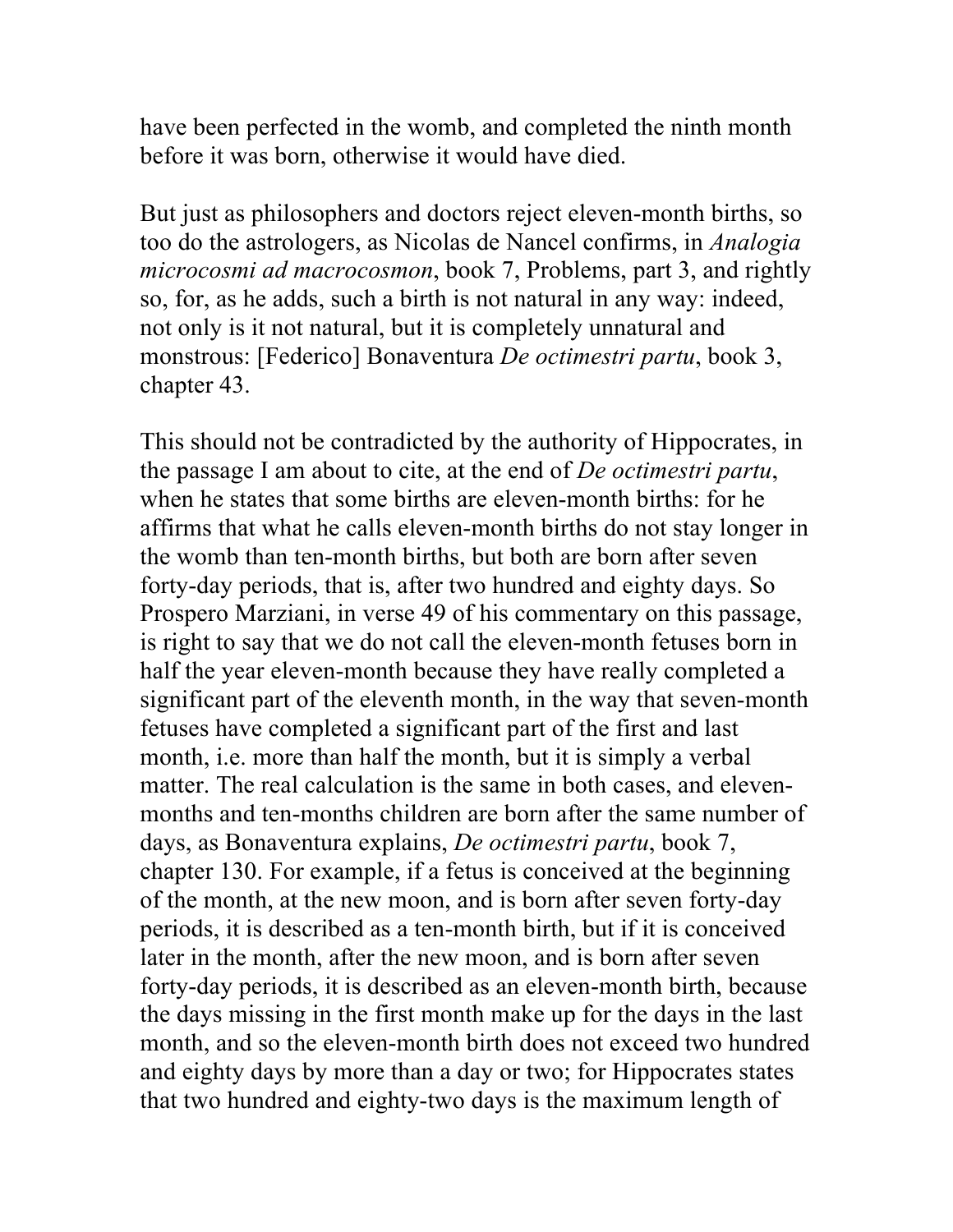time from conception to birth. So, although we must allow the existence of eleven-month births born in not more that two hundred and eighty days, or at most two hundred and eighty-two, we cannot allow the existence of eleven-month births born after ten whole months and some days of the eleventh, amounting to at least three hundred days, for the reasons stated by doctors and philosophers. I do not see how we can admit the possibility of a birth after three hundred days, such as this child, which was born thirty or more days after the previous one; this second child must have been the result of superfetation, and have been born after the first one at its correct term, in the ninth or tenth month.

Besides, if this second fetus had been conceived at the same time as the first one, it would necessarily have been born at the same time, as happens with twins in the same womb, who are conceived as a result of the same sexual act. If it had stayed in the womb for the same length of time as the first, it would have reached its full development in the ninth or tenth month, or, I should say, definitely in the ninth, and it should have been born at the same time as the first. If it had reached the development demanded by nature, it would have been futile for it to remain in the womb for another thirty or more days, and this would have caused its death, as well as that of the mother. As a result, we see that eleven-month births, if they sometimes occur, cannot survive, because they are less perfectly developed than others. See Bonaventura, *De octimestri partu*, book 3, chapter 61, where he rightly compares them to eight-month births. If we wanted to affirm that this second fetus was an eleven-month birth, conceived at the same time as the first, and unable to be born at the same time because of its weakness, this is easily disproved by the fact that as well as surviving it was vigorous and strong, the opposite of what should have happened if it had stayed so long in the womb because of its weakness. Hippocrates confirms this, in the same book of *De octimestri partu*, number 1, in these words: "The fetus is most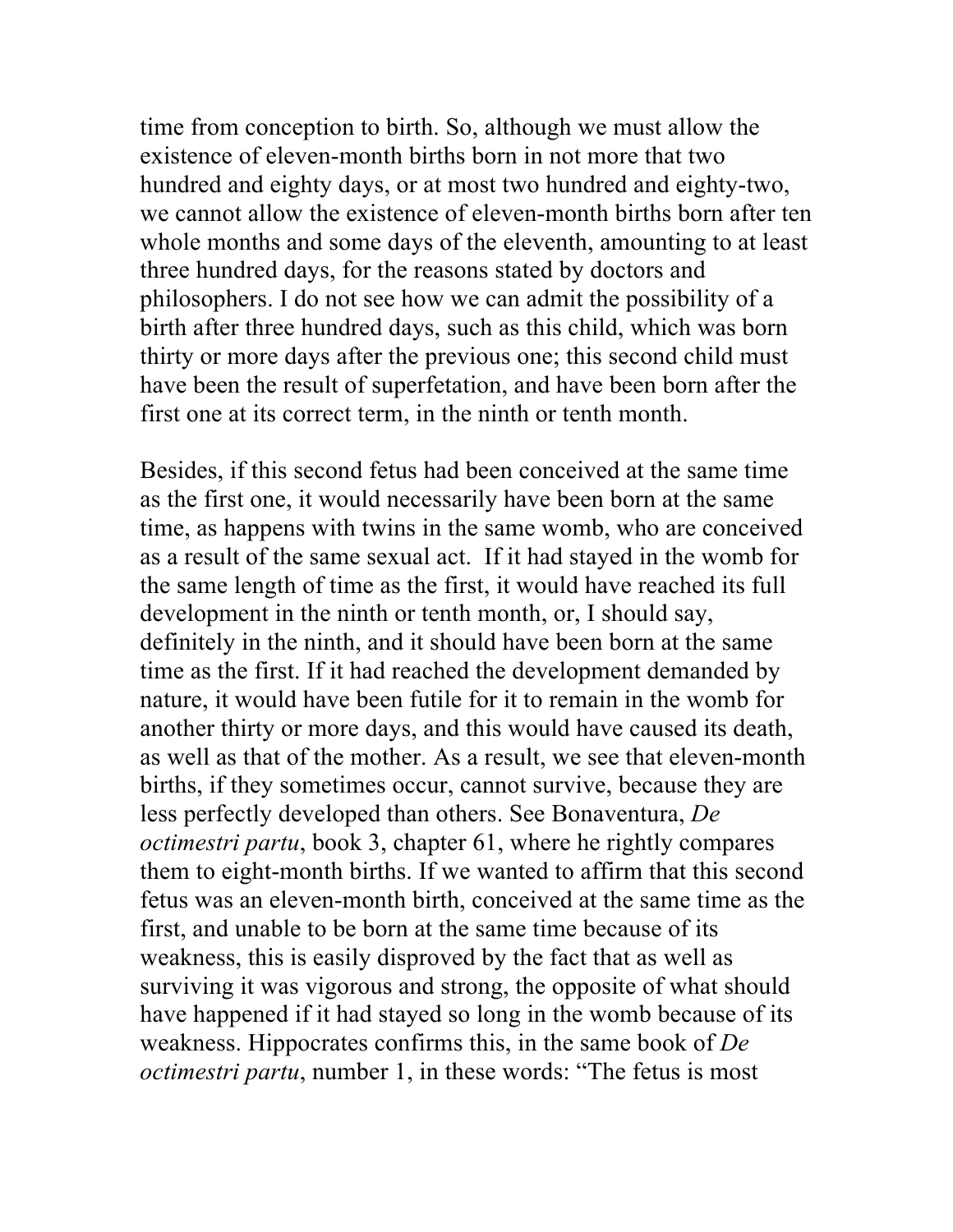perfectly developed in the first forty days: if more time passes, it dies;" he goes on to explain the reasons for this.

As to the second point, whether the superfetation is an argument that Laureta lived immodestly, and conceived by another man, either before or after her husband's death, the issue seems clear. There is consensus that the interval between the births of a first fetus and one conceived by superfetation is the same as the interval between the times of their conception: Fernel, *Physiologia*, chapter 11, Mercado, *De sterilium & praegnantium accidentibus*, book 3, chapter 6, Jean Hucher, *De sterilitate*, book 3, section entitled *De superfoetatione*. Thirty and more days passed between the birth of the first fetus and the second, so it follows that the second fetus must have been conceived thirty or more days after the first, and must have been conceived after her husband's death. As the deposition states, Laureta give birth to the first child eight months after her husband's death, and it was inferred that she was carrying a one-month fetus when her husband died, and gave birth at the right time, in the ninth month, as usually happens. If we grant this, then the second fetus was conceived by superfetation after her husband's death, since it was born a full nine months after her husband died. If the time is calculated correctly, it was born in the tenth month, not the ninth, after the aforesaid death of her husband, for Laureta gave birth to the first child eight full solar months after her husband's death, so it is possible that the first month was not more than fifteen or twenty days; on this assumption the first birth was a fully developed nine-months child, born after two hundred and fifty-five or two hundred and sixty days. But the second fetus was born exactly nine months after her husband's death, so if it had been conceived after the new moon it would have been born in the tenth month: if we count the first month as fifteen days, and add twice fifteen days to two hundred and forty days, the result is two hundred and fifty-five days, which makes up nine months, with fifteen more days left over, which are part of the tenth month: so this is definitely a ten-months birth, and could only have been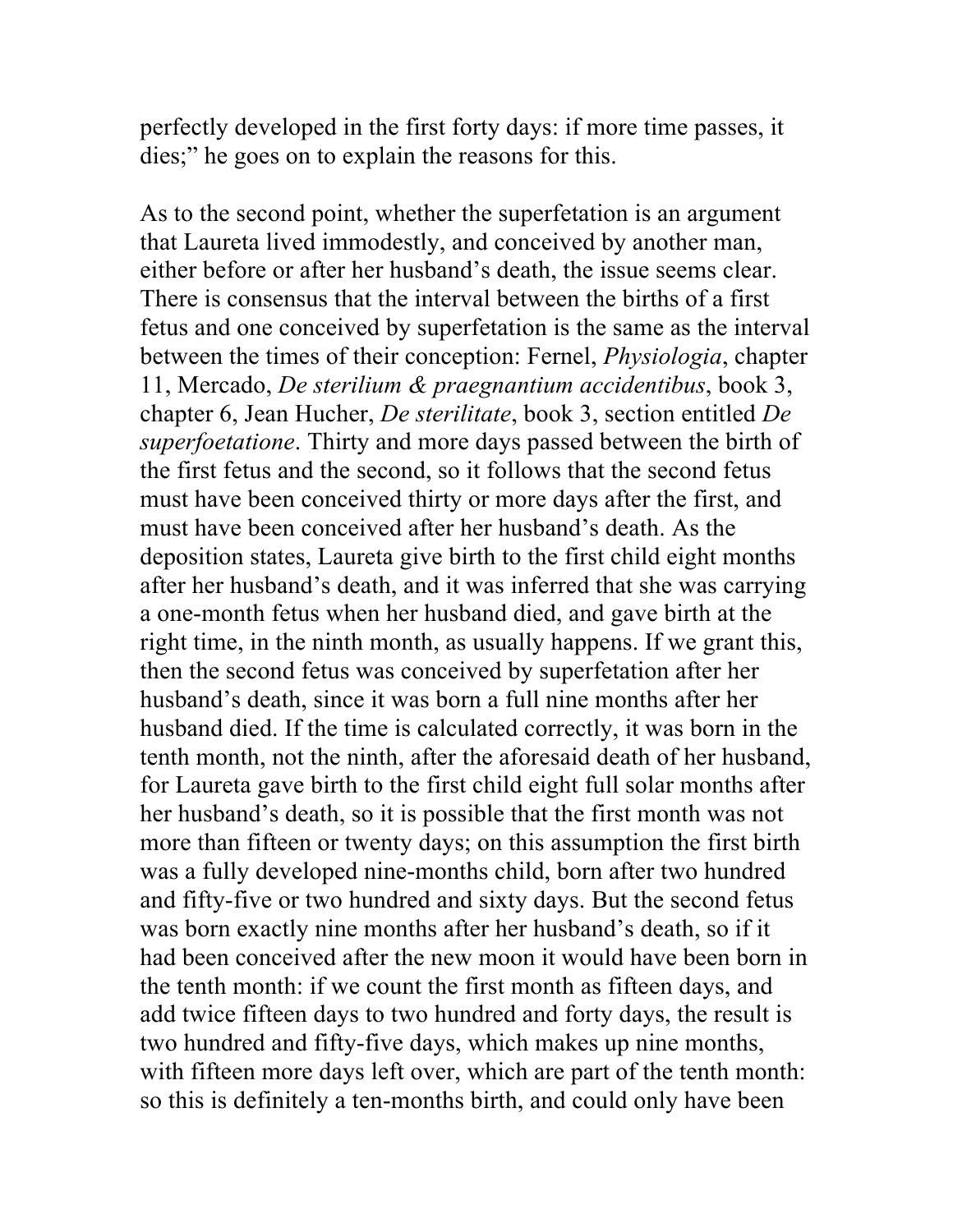conceived after her husband's death; for if it was conceived before, it would have been associated with the symptoms without which it would have been unable to grow, which Hippocrates says must always be observed, in the book *De superfoetatione*, number 1. Cf. Aristotle, *De generatione animalium*, book 7, chapter 4 [i.e. book 4, chapter 7 dealing with mola uteri]. In the same work, [i.e *Historia animalium*], book 7, chapter 4 [reference in text book 4, chapter 7], Aristotle writes that births resulting from superfetation are impossible, and both conceptions are bound to miscarry.<sup>2</sup>

Moreover, if this second fetus had been conceived before the first, it would have to have stayed in the womb several days beyond ten full months, and been an eleven-months child, that is, it would have been born after ten months (even if we assume the first month consisted of fifteen days) plus fifteen days of the eleventh month, making three hundred days. Besides the fact that this is so rare that no more need be said about it, the child could not have been born with such complete and strong vital forces, since, as we have said, these children are not able to live.

All the same, whether this second fetus was the result of superfetation or not (granting both possibilities for now), I would affirm that there is no reason to suspect Laureta's chastity, as she could have conceived it at the same time as the first one, and she could have conceived by superfetation while her husband was alive.

<sup>2</sup> The Aristotle references here are scrambled; Zacchia has conflated *De generatione animalium* and *Historia animalium*, and reversed the book and chapter numbers; I have corrected them in the translation.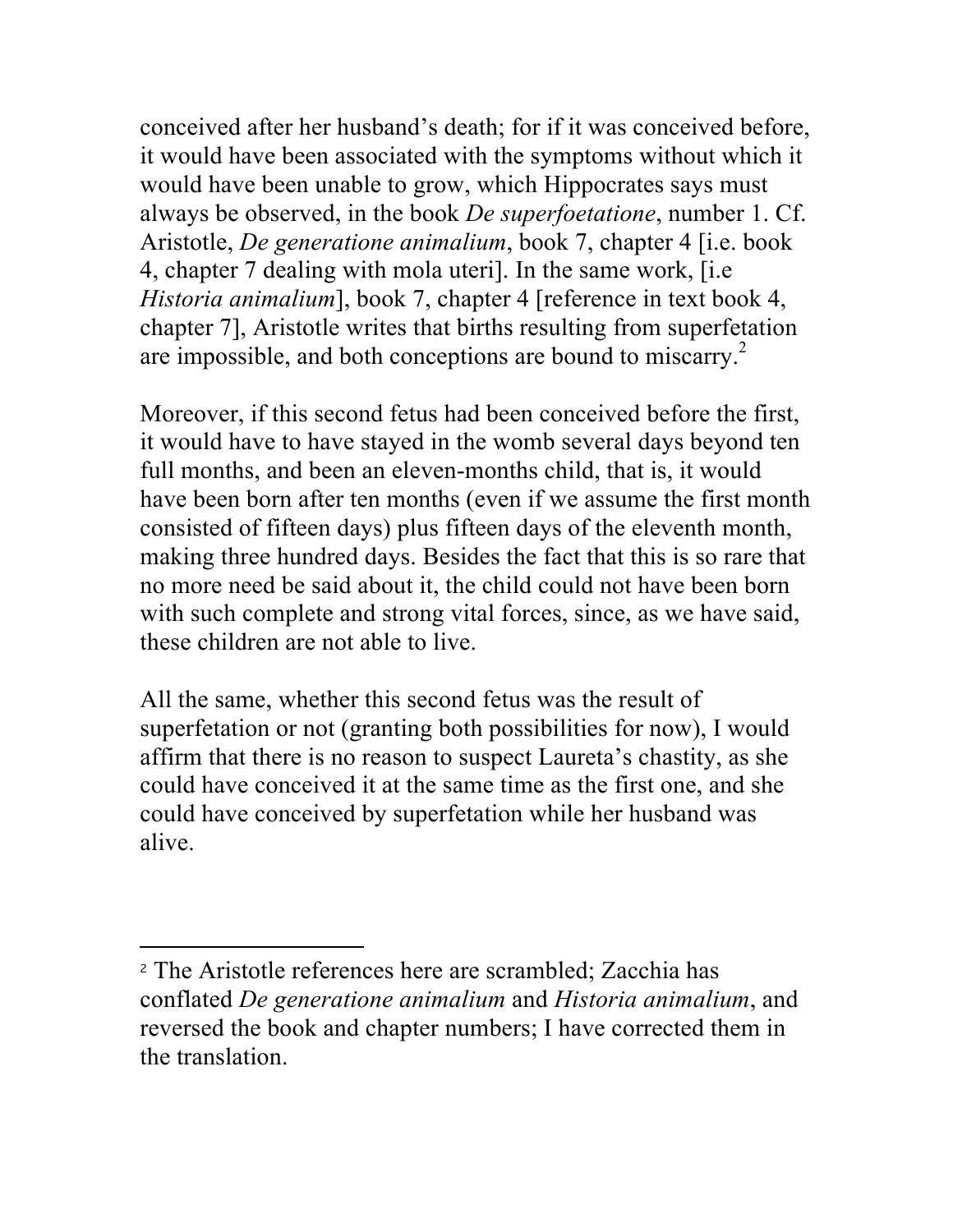It is clear that it could have been conceived at the same time as the first; since it was born nine months after her husband's death, and Laureta could have conceived fifteen days or less before her husband's death, and so it follows that it would have been born on the two hundred and eighty-fifth day at the latest and probably on the two hundred and eightieth; so it follows that it would have been born fit for life and entirely viable, as Hippocrates says loc. cit. about children of this kind. But if we say it was conceived by superfetation, this still could have happened before her husband's death, because if Laureta was one month pregnant when her husband was killed, she could have conceived by superfetation in the first days of this pregnancy, so that even if it was conceived fifteen days after the first one, it would not exceed the term of a ten-months child. Although, as her husband did not suffer from any illness which would have prevented him from having intercourse, but was killed in a brawl, as we know, he could have had relations with Laureta the night before he was killed, and she could have conceived by superfetation as a result of this act, and so this fetus would be a perfect nine-months child. This seems likelier, since, as it was born a full month after the first one, it is more probable that it was conceived a full month later. It follows there can be no suspicion about Laureta's chastity, since she conceived by superfetation from intercourse with her husband.

There is a possible objection to this statement that the second fetus could have been conceived together with the first: according to most people's opinion, confirmed by the authority of Hippocrates, fetuses conceived at the same time are born together, as we said above, so this second fetus could not have been born so long after the first if it had been conceived at the same time. However, this difficulty can be resolved by pointing out that there are two senses in which we can say that fetuses were conceived together: they may be conceived in a single act of intercourse, or in a separate act of intercourse on the same night. So we should state that the second fetus was not conceived together with the first, in the sense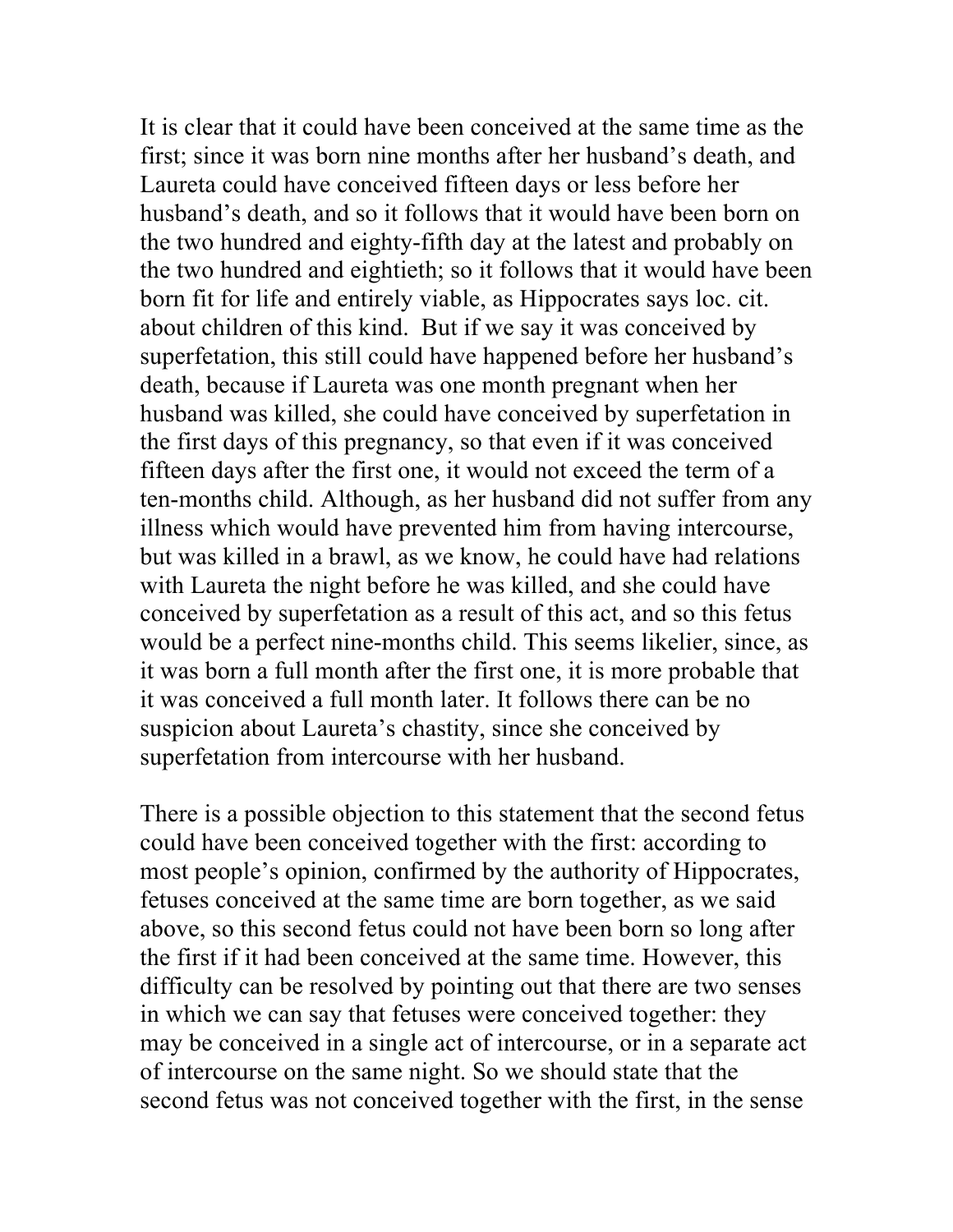of resulting from the same act of intercourse and the same ejaculation of semen, but it was conceived at the same time, from a repeated act of intercourse on the same day, from fresh semen, as sometimes happens. A clear indication of this is that the first and the second fetus each had their own placenta, which never happens with conceptions from the same act of intercourse and emission of semen. These conceptions always share the same placenta, unless they are of different sexes, as is clear from the authority of all doctors, especially those I have cited above. Besides, even if fetuses are conceived together, they are not always born on the same day: see Laurent Joubert book 3 of *Erreurs populaires*, chapter 1, where he describes several cases in which fetuses were born five, six, or even eight days apart, even though they were conceived together.

It is easy to object to this statement that this could happen for a few days, or eight at most, but it is neither plausible nor possible for the second fetus to delay its exit from the womb for thirty days or more. This could only result from the fetus being extremely weak, and such a long delay in the mother's womb would necessarily be fatal to both the fetus and the mother.

But all the error in this case comes from supposing that the first fetus was conceived first, and the second later, by superfetation. When we look carefully at the sequence of events, we can easily see that the opposite is more likely to be true, i.e. that the first birth was not conceived first, and the second was not the result of superfetation, but the first resulted from superfetation, and the later birth was conceived first, even though the opposite is what usually happens, and the child resulting from superfetation is born later than the one conceived first. See the cited work of Hippocrates, *De superfetatione*, where he says "Later she gives birth to a child which is unable to live", and the same thing appears from the stories related by Marcello Donati, *De medica historia mirabili*, book 4, chapter 10, and by Johann Schenck, in book 4,